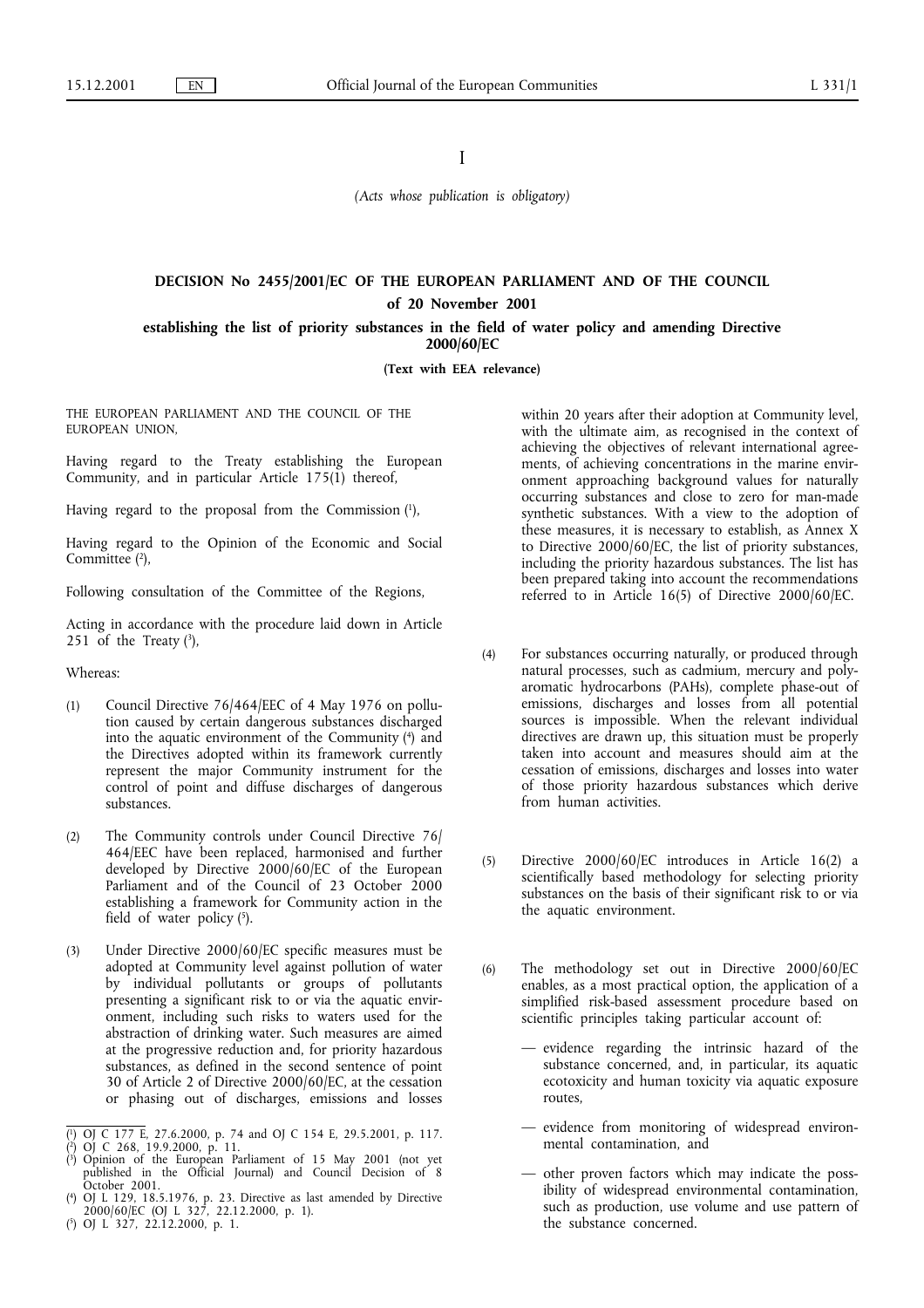(7) The Commission has, on this basis, developed a combined monitoring-based and modelling-based priority setting (COMMPS) scheme, in collaboration with experts of interested parties, involving the Scientific Committee for Toxicity, Ecotoxicity and the Environment, Member States, EFTA countries, the European Environment Agency, European business associations including those representing small and medium-sized

enterprises and European environmental organisations.

- (8) The Commission should involve in the COMMPS procedure the countries which are candidates for membership of the European Union, assigning priority to those through whose territory watercourses pass which also pass through, or flow into, the territory of a Member State.
- (9) A first list of 33 priority substances or groups of substances has been selected on the basis of the COMMPS procedure, following a publicly open and transparent discussion with the interested parties.
- (10) The expeditious adoption of this list is desirable in order to enable the timely and continuing implementation of Community controls of dangerous and hazardous substances pursuant to the strategy set out in Article 16 of Directive 2000/60/EC, in particular the proposals for controls as set out in Article 16(6) and the proposals for quality standards as set out in Article 16(7) in order to achieve the objectives of the Directive.
- (11) The list of priority substances adopted under this Decision is to replace the list of substances in the Commission Communication to the Council of 22 June 1982 on dangerous substances which might be included in List I of Council Directive  $76/464/EEC$  (1).
- (12) Pursuant to Article 16(3) of Directive 2000/60/EC, the identification of the priority hazardous substances requires consideration of the selection of substances of concern in relevant Community legislation regarding hazardous substances or relevant international agreements. Hazardous substances are defined in that Directive as 'substances or groups of substances that are toxic, persistent and liable to bio-accumulate, and other substances or groups of substances which give rise to an equivalent level of concern'.
- (13) International agreements of relevance include inter alia the OSPAR Convention for the Protection of the Marine Environment of the North-East Atlantic, the HELCOM Convention on the Protection of the Marine Environment of the Baltic Sea, the Barcelona Convention for the Protection of the Mediterranean Sea against Pollution, the Conventions adopted within the International Maritime Organisation, the UNEP Convention on Persistent

Organic Pollutants and the Protocol on Persistent Organic Pollutants of the UN-ECE Convention on Long-Range Transboundary Air Pollution.

- (14) The selection of priority substances and the identification of priority hazardous substances targeted to the establishment of controls of emissions, discharges and losses will contribute to the objectives and the Community commitments under international conventions for the protection of marine waters, in particular to the implementation of the Strategy with regard to hazardous substances adopted at the 1998 OSPAR Ministerial Meeting under the Convention for the protection of the marine environment of the North-East Atlantic pursuant to Council Decision  $98/249$ /EC (2).
- (15) The identification of the priority hazardous substances on the list of priority substances should be made with regard, *inter alia*, to hazardous substances agreed for phase-out or for cessation of discharges, emissions and losses in international agreements, such as hazardous substances which are agreed for phase-out in international fora including IMO, UNEP or UN-ECE; hazardous substances which are agreed for cessation of discharges, emissions and losses as a priority in the OSPAR Convention, including hazardous substances identified by the OSPAR DYNAMEC Selection I (3) or III (4); hazardous substances which give rise to 'an equivalent level of concern' as substances that are persistent, toxic and liable to bioaccumulate (PTBs), such as endocrine disrupters identified under the OSPAR Strategy; and heavy metals included in the Protocol on Heavy Metals of the UN-ECE Convention on Long-Range Transboundary Air Pollution and selected for priority action under OSPAR 1998 and 2000, which give rise to 'an equivalent level of concern' as PTBs.
- (16) In order to render measures to combat water pollution effective, the Commission must promote the synchronisation of research and of the conclusions effected in the framework of the OSPAR Convention and the COMMPS procedure.
- (17) The COMMPS procedure is designed as a dynamic instrument for the prioritisation of dangerous and hazardous substances open to continuous improvement and development with a view to review and adaptation of the first list of priority substances at the latest four years after the entry into force of Directive 2000/60/EC and at least every four years thereafter. In order to ensure that all potential priority substances are taken into account by the next selection process, it is essential that no substances are systematically excluded, that best available knowledge is taken into account, and that all chemicals and all pesticides on the EUmarket and all substances identified as 'hazardous' by OSPAR are included in the selection process.

<sup>(</sup> 2) OJ L 104, 3.4.1998, p. 1.

<sup>(</sup> 3) Not inherently biodegradable and log Kow (octanol-water coefficient ≥ 5 or BCF (bioconcentration factor) ≥ 5 000 and acute aquatic toxicity ≤ 0,1 mg/l or mammalian CMR (cancerogenicity, mutagenicity and toxic for reproduction).

<sup>(</sup> 4) Not inherently biodegradable and log Kow ≥ 4 or BCF ≥ 500 and (acute aquatic toxicity ≤ 1 mg/l or mammalian CMR. 14.7.1982, p. 3.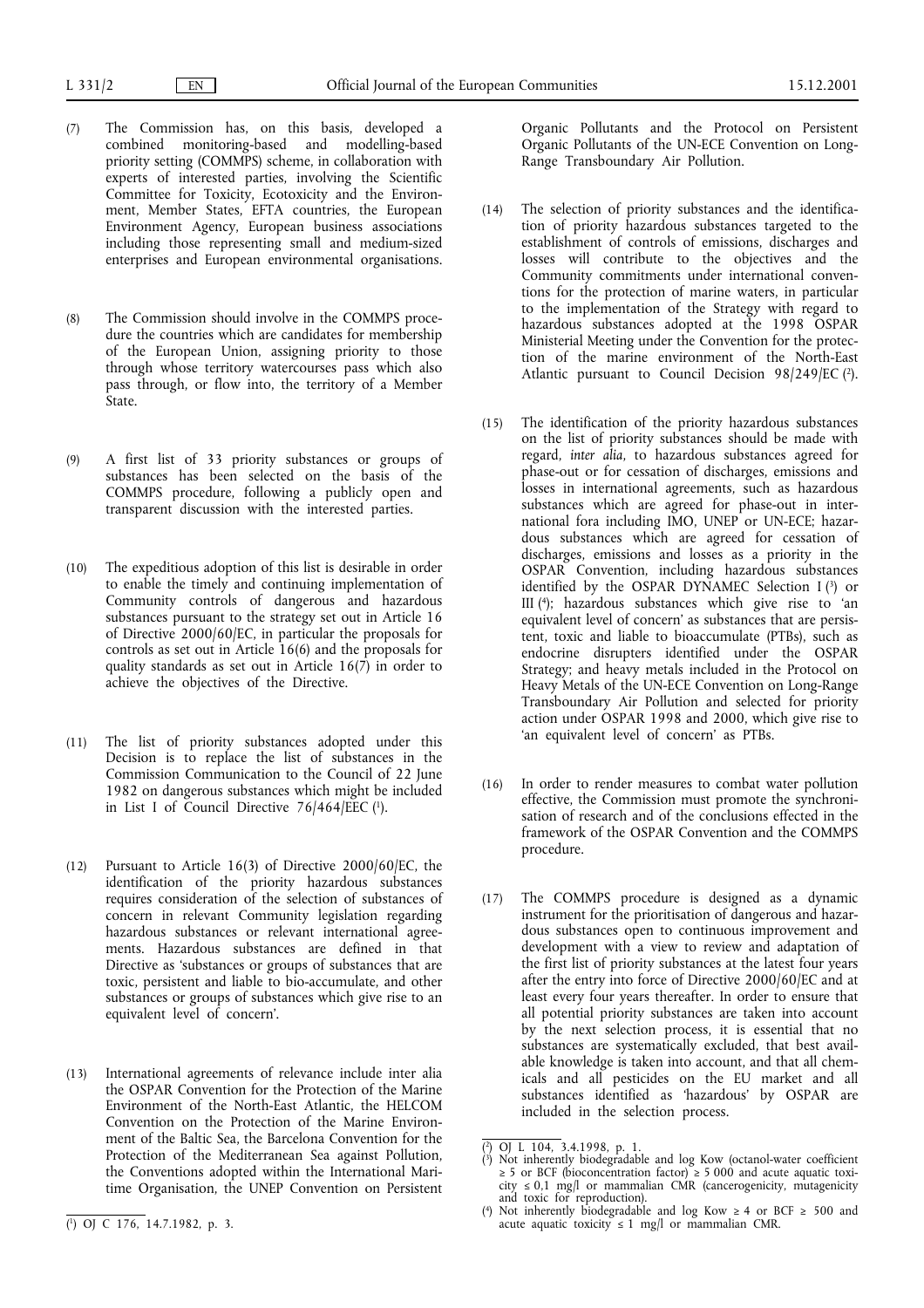- (18) The effectiveness of COMMPS is largely determined by the availability of relevant data. Current Community legislation on chemical substances has been found to suffer from a major lack of data. The purpose of Directive 2000/60/EC can only be fully achieved if full data availability is ensured by revising the Community legislation on chemical substances.
- (19) The reference to the COMMPS procedure does not preclude the possibility that the Commission may use methods of assessing the harmfulness of certain substances which have already been developed or used in other anti-pollution measures.
- (20) In accordance with Article 1(c) of Directive 2000/60/EC, the future reviews of the list of priority substances under Article 16(4) of that Directive will contribute to the cessation of emissions, discharges and losses of all hazardous substances by 2020 by progressively adding further substances to the list.
- (21) During review and adaptation of the list of priority substances, in addition to the further developed COMMPS procedure, account should be taken as appropriate of the results of the reviews under Council Directive 91/414/EEC of 15 July 1991 concerning the placing of plant protection products on the market (1), Council Regulation (EEC) No 793/93 of 23 March 1993 on the evaluation and control of the risks of existing substances (2), European Parliament and Council Directive 98/8/EC of 16 February 1998 concerning the placing of biocidal products on the market (3) and possibly other scientific information from the review of existing or new directives, in particular within the framework of legislation on chemicals. Duplicate reviews of substances must be avoided in view of the costs involved. In adapting the lists it must be possible both to set a lower priority ranking and also to place a substance in a higher category,

HAVE ADOPTED THIS DECISION:

### *Article 1*

The list of priority substances including substances identified as priority hazardous substances, provided for in Article 16(2) and  $(3)$  of Directive 2000/60/EC, is hereby adopted. This list, as it appears in the Annex to this Decision, shall be added to Directive 2000/60/EC as Annex X.

#### *Article 2*

The list of priority substances established by this Decision shall replace the list of substances in the Commission Communication of 22 June 1982.

### *Article 3*

In order to ensure consideration of all potential priority substances, the Commission and the Member States shall ensure that the substance and exposure-related data needed for the implementation of the COMMPS procedure are made available.

#### *Article 4*

This Decision shall enter into force on the day after its publication in the *Official Journal of the European Communities*.

### *Article 5*

This Decision is addressed to the Member States.

Done at Brussels, 20 November 2001.

| For the European Parliament | For the Council      |
|-----------------------------|----------------------|
| The President               | The President        |
| N. FONTAINE                 | A. NEYTS-UYTTEBROECK |

<sup>(</sup> 1) OJ L 230, 19.8.1991, p. 1. Directive as last amended by Directive

<sup>2001/49/</sup>EC (OJ L 176, 29.6.2001, p. 61).

<sup>(</sup> 2) OJ L 84, 5.4.1993, p. 1.

<sup>(</sup> 3) OJ L 123, 24.4.1998, p. 1.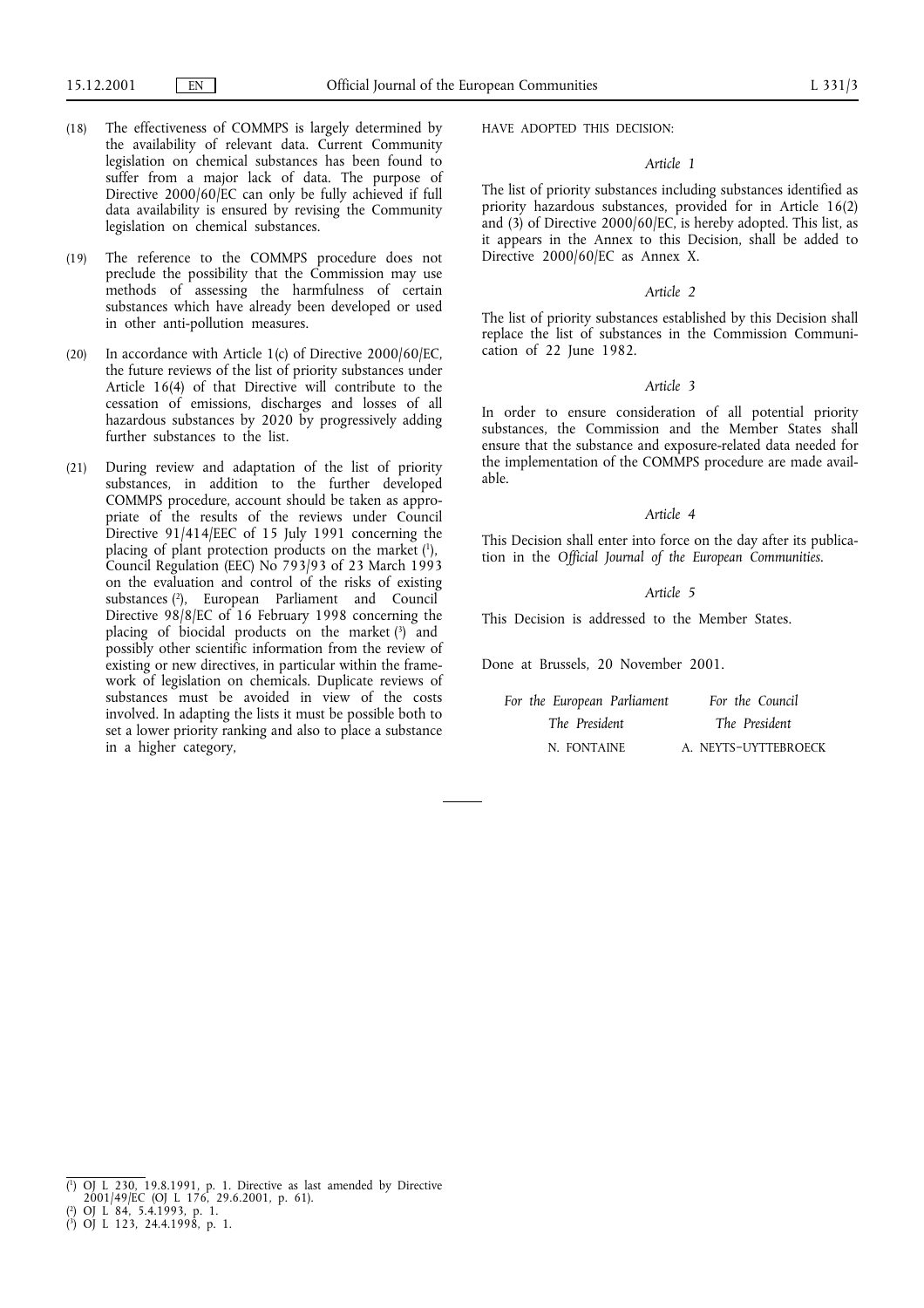### *ANNEX*

## *'ANNEX X*

# **LIST OF PRIORITY SUBSTANCES IN THE FIELD OF WATER POLICY (\*)**

|      | CAS number (1) | EU number $(2)$ | Name of priority substance       | Identified as priority<br>hazardous substance |
|------|----------------|-----------------|----------------------------------|-----------------------------------------------|
| (1)  | 15972-60-8     | 240-110-8       | Alachlor                         |                                               |
| (2)  | $120 - 12 - 7$ | $204 - 371 - 1$ | Anthracene                       | $(X)$ (***)                                   |
| (3)  | 1912-24-9      | 217-617-8       | Atrazine                         | $(X)$ (***)                                   |
| (4)  | $71 - 43 - 2$  | 200-753-7       | Benzene                          |                                               |
| (5)  | not applicable | not applicable  | Brominated diphenylethers (**)   | $X$ (****)                                    |
| (6)  | 7440-43-9      | 231-152-8       | Cadmium and its compounds        | $\mathbf X$                                   |
| (7)  | 85535-84-8     | 287-476-5       | $C_{10-13}$ -chloroalkanes (**)  | $\mathbf X$                                   |
| (8)  | 470-90-6       | 207-432-0       | Chlorfenvinphos                  |                                               |
| (9)  | 2921-88-2      | 220-864-4       | Chlorpyrifos                     | $(X)$ (***)                                   |
| (10) | 107-06-2       | 203-458-1       | 1,2-Dichloroethane               |                                               |
| (11) | 75-09-2        | 200-838-9       | Dichloromethane                  |                                               |
| (12) | 117-81-7       | $204 - 211 - 0$ | Di(2-ethylhexyl)phthalate (DEHP) | $(X)$ (***)                                   |
| (13) | 330-54-1       | 206-354-4       | Diuron                           | $(X)$ (***)                                   |
| (14) | 115-29-7       | 204-079-4       | Endosulfan                       | $(X)$ (***)                                   |
|      | 959-98-8       | not applicable  | (alpha-endosulfan)               |                                               |
| (15) | 206-44-0       | 205-912-4       | Fluoranthene (*****)             |                                               |
| (16) | 118-74-1       | 204-273-9       | Hexachlorobenzene                | X                                             |
| (17) | $87 - 68 - 3$  | 201-765-5       | Hexachlorobutadiene              | X                                             |
| (18) | 608-73-1       | 210-158-9       | Hexachlorocyclohexane            | X                                             |
|      | 58-89-9        | 200-401-2       | (gamma-isomer, Lindane)          |                                               |
| (19) | 34123-59-6     | 251-835-4       | Isoproturon                      | $(X)$ $(***)$                                 |
| (20) | 7439-92-1      | 231-100-4       | Lead and its compounds           | $(X)$ (***)                                   |
| (21) | 7439-97-6      | 231-106-7       | Mercury and itrs compounds       | $\mathbf X$                                   |
| (22) | $91 - 20 - 3$  | 202-049-5       | Naphthalene                      | $(X)$ $(***)$                                 |
| (23) | 7440-02-0      | 231-111-4       | Nickel and its compounds         |                                               |